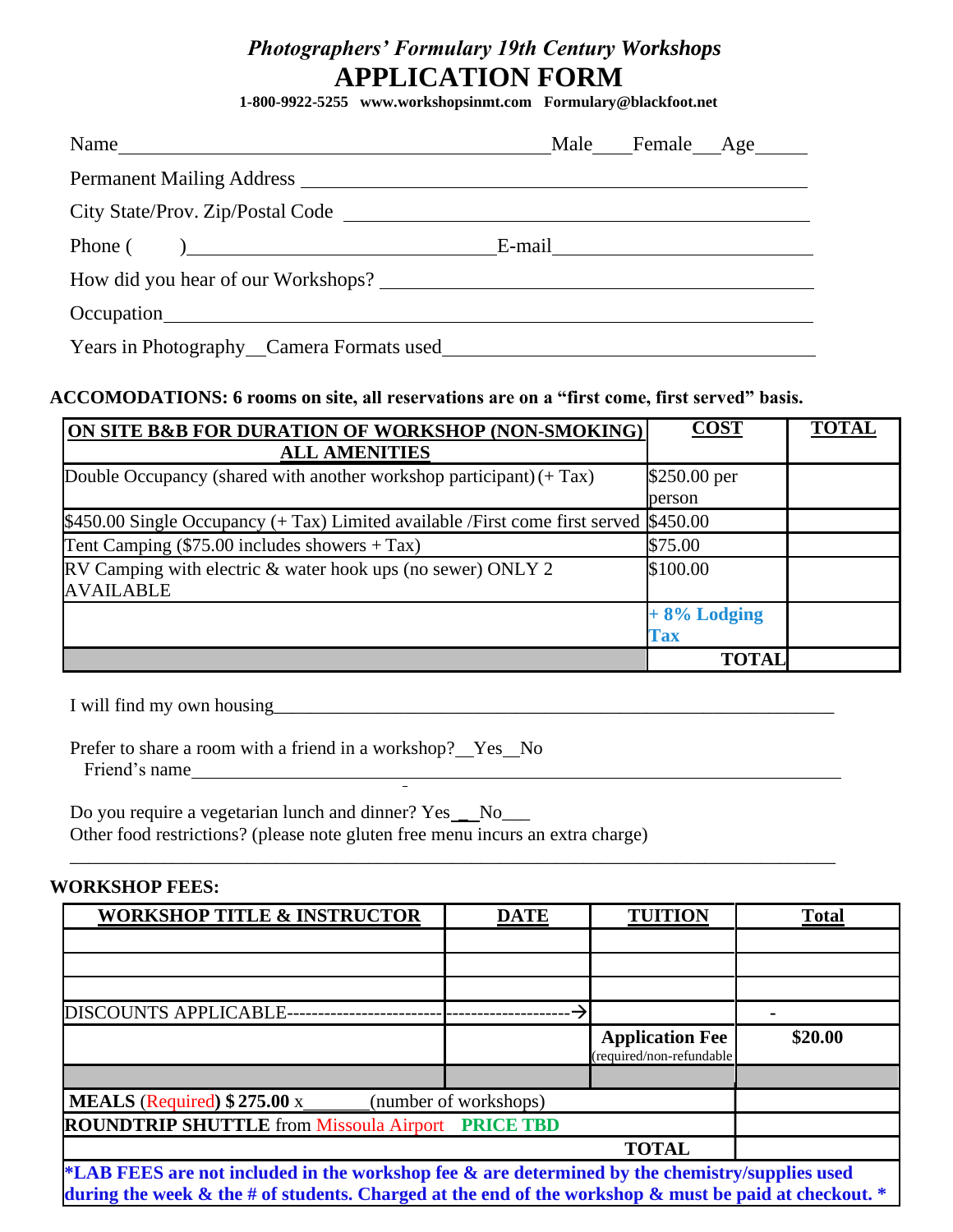| Alternate Workshops:                                                    |                                      |              |
|-------------------------------------------------------------------------|--------------------------------------|--------------|
|                                                                         |                                      |              |
|                                                                         |                                      |              |
|                                                                         |                                      |              |
|                                                                         |                                      |              |
| Visa MasterCard Discover AMEX                                           | <b>Total Due</b>                     |              |
| _Check or Money Order enclosed payable in US dollars                    | (from all columns)                   |              |
| Security Code<br>Exp. Date: $\qquad \qquad$                             | <b>Less Deposit</b>                  |              |
|                                                                         | <b>Enclosed</b>                      | $-$ \$220.00 |
| I have read and agree to the terms applicable to my workshop concerning | (Includes Non-<br><b>Refundable</b>  |              |
| payment, liability and Cancellations.                                   | \$20.00                              |              |
| Signature for deposit Date:                                             | <b>Application Fee)</b>              |              |
|                                                                         | <b>Balance due 30</b>                |              |
|                                                                         | days                                 |              |
|                                                                         | <b>Prior</b> to start<br>of workshop |              |

**Please complete form and email to Formulary@blackfoot.net or mail to Photographers' Formulary, P.O. Box 950, Condon, MT 59826**

## **Transfer / Cancellation Policy**

Workshops must have at least 5 participants to run, *because of this sometimes workshops are cancelled due to insufficient registration*. Considering this, registration ends one month before the start date of the workshop. We encourage people not to purchase airfare, rent cars, etc. before they receive confirmation that the workshop will run.

\*\*\* Photographers' Formulary is not responsible for compensation if you have already purchased your airfare, etc. and your workshop is cancelled\*\*\*

If for any reason you choose to transfer to a different workshop, please notify us at least 30 days before the start of your first workshop. *The transfer is dependent on space and availability and if any additional payment is necessary you will be invoiced.*

If for any reason you need to cancel a workshop, please notify us at least 30 days before the start of your workshop.

If notification of cancellation is made less than 30 days before the start of the workshop, we will retain the \$200.00 deposit. No refund will be given for **\$20.00 application fee, as it is non-refundable.**

## **No refund of any fees will be made for withdrawal/cancellation after the workshop begins.**

If cancellation of your room is made less than 30 days prior to the start of the workshops no refund will be given.

In the event that **WE** must cancel a workshop, for any reason, all fees and deposits will be refunded in full to you. With an exception to the non-refundable \$20.00 application fee.